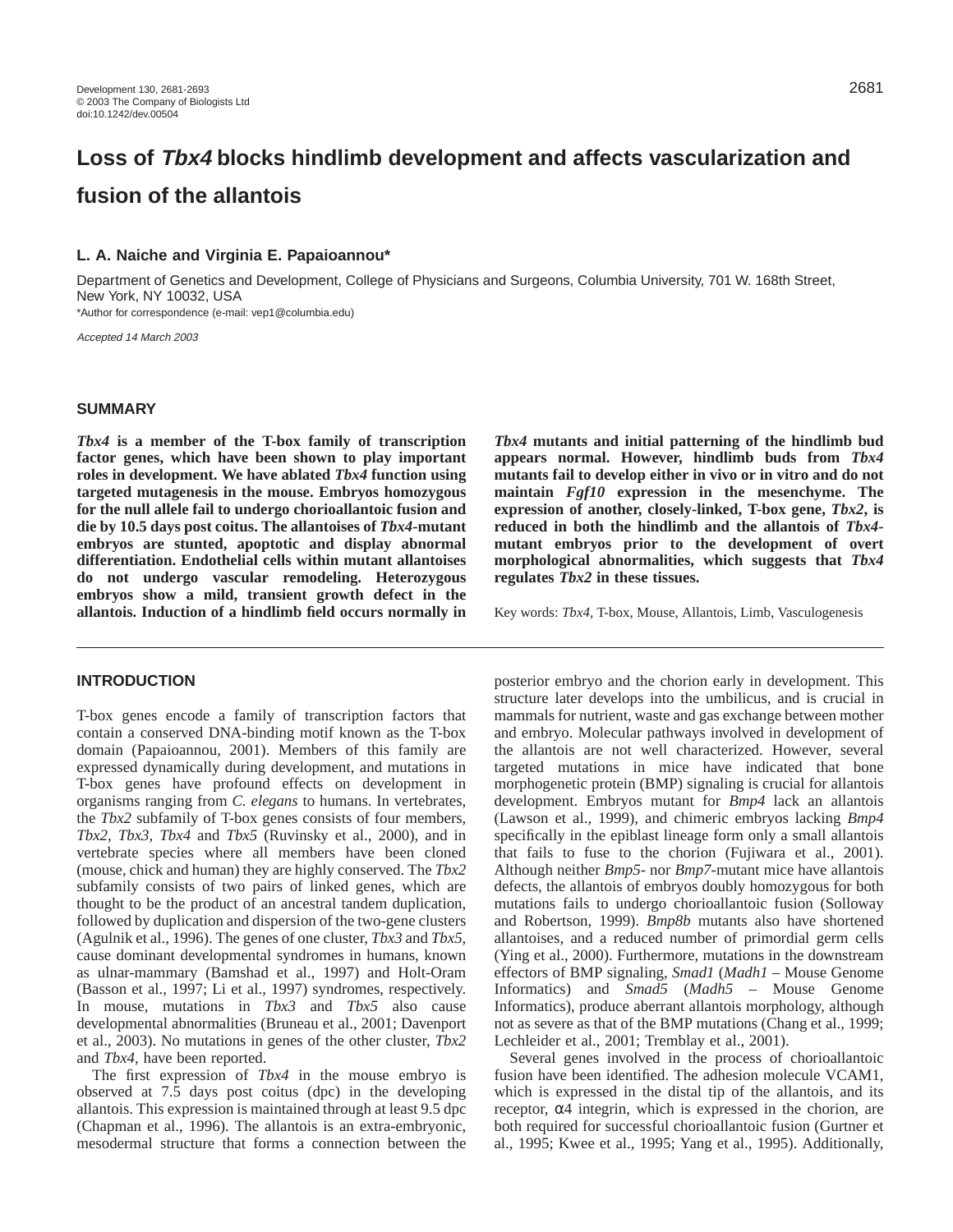several transcription factors that are required for proper chorioallantoic fusion have been identified by targeted mutagenesis, including the forkhead transcription factor *Foxf1* (Mahlapuu et al., 2001) and *Suppressor of Hairless* homolog *RBP-J* κ (*Rbpsuh* – Mouse Genome Informatics) (Oka et al., 1995). Connection(s) between these various signaling factors, adhesion molecules and transcription factors have not been elucidated and previously no role in this process has been identified for *Tbx4.*

During organogenesis, *Tbx4* is expressed in a variety of tissues, including the hindlimb, proctodeum, mandibular mesenchyme, lung mesenchyme, atrium of the heart and the body wall (Chapman et al., 1996). Hindlimb expression of *Tbx4* initiates at 9.5 dpc in the posterior flank region known as the hindlimb field, before the hindlimb bud is formed. *Tbx5*, another *Tbx2* subfamily member, mirrors this expression pattern with forelimb-specific expression starting at 8.5 dpc, when the forelimb field is specified in the anterior flank. This reciprocal expression of *Tbx4* and *Tbx5* in the hindlimb and forelimb, respectively, is maintained throughout development (Chapman et al., 1996; Gibson-Brown et al., 1996).

Previous work has suggested that *Tbx4* plays a role in determining hindlimb identity. Transplants of limb mesenchyme and induction of ectopic limbs in chick show correspondence between the proportions of *Tbx4* and *Tbx5* expression, and the degree of forelimb versus hindlimb fate, respectively (Gibson-Brown et al., 1998; Isaac et al., 1998; Ohuchi et al., 1998). Ectopic expression of *Tbx4* and *Tbx5* in developing chick limbs results in limb abnormalities that may represent limb identity transformations (Rodriguez-Esteban et al., 1999; Takeuchi et al., 1999). Supporting evidence is offered by experiments with the homeodomain protein *Ptx1* (*Pitx1* – Mouse Genome Informatics), which is expressed specifically in the hindlimb (Lanctot et al., 1997; Shang et al., 1997) and which has also been suggested to play a role in hindlimb specification. Targeted mutagenesis of *Ptx1* produces mice with shortened hindlimbs that have characteristics of forelimbs (Lanctot et al., 1999; Szeto et al., 1999), and ectopic expression of *Ptx1* in chick forelimbs leads to both the upregulation of *Tbx4*, and the induction of the hindlimb-specific Hox genes *Hoxc10* and *Hoxc11* (Logan and Tabin, 1999).

Interpretation of the gain-of-function experiments with *Tbx4, Tbx5* and *Ptx1* in chick is confounded by the presence of endogenous *Tbx4* and *Tbx5* in the experimental limbs, and by limb abnormalities induced by overexpression of *Tbx4* and *Tbx5*, even in their endogenous domains (Rodriguez-Esteban et al., 1999; Takeuchi et al., 1999). We have therefore used targeted mutagenesis to investigate the role of *Tbx4* in the development of the hindlimb and other regions of *Tbx4* expression, including the allantois.

# **MATERIALS AND METHODS**

#### **Generation of Tbx4 mutations in mice**

A targeting vector was created using a total of 7.3 kb of genomic DNA from a 129Sv/J phage library (Stratagene, catalog number 946309). A *Hin*dIII/*Eco*RV fragment containing exons 4 and 5 was subcloned, and a *loxP*-flanked PGK-*neo* PGK-*thymidine kinase* dual selection cassette was inserted into the first *Spe*I site of intron 5 (Fig. 1A), giving homology 3 kb upstream and 5.3 kb downstream, respectively.

Oligonucleotides containing a third *loxP* site, as well as *Kpn*I, *Nhe*I and *Xho*I sites, were ligated into the *Xho*I site 1.5 kb 5′ of the selection cassette, in intron 4. The β-actin *diptheria toxin* gene (Maxwell et al., 1987) was inserted at the distal 5′ end of the targeting cassette for negative selection against random integration. This targeting construct was linearized and electroporated into R1 ES cells (Nagy et al., 1993). G418 resistant colonies were screened by Southern hybridization for homologous recombination events, using both 5' and 3' genomic probes (Fig. 1B,C). Approximately two-thirds of the clones containing the targeted *neo-tk* cassette also contained the 5′ *loxP* site.

Chimeras were generated by injection of targeted ES cells into C57BL/6J blastocysts. ES cell-derived progeny of the chimeras and subsequent generations were routinely genotyped by PCR using the primers (a) 5'-GAGGATGTTCCCCAGCTAC-3' and (b) 5'-CAGTCTGAGAGGGTCAGACTC-3′ (Fig. 1A,D), which detect a 500 bp endogenous band and a 550 bp mutant band containing the insertion of the engineered *loxP* site. Mice heterozygous for the *Tbx4tm1Pa* allele were then mated to mice carrying the *cre* transgene under control of the β-actin promoter (Lewandoski and Martin, 1997), to generate the *Tbx4tm1.1Pa* allele by excision of the selection cassette and a 1.5 kb genomic region (Fig. 1A). Confirmation of the *cre*mediated excision of all *loxP*-flanked sequences and genotyping of mice with the *Tbx4tm1.1Pa* allele was performed with the primers (a) and (b) above, and (c) 5′-TCATCTAGGCTTCACAGCC-3′, which produces a 250 bp band (Fig. 1A,D).

#### **Collection of embryos**

Both the *Tbx4tm1Pa* and the *Tbx4tm1.1Pa* alleles were maintained on mixed genetic backgrounds. Mice heterozygous for each allele were intercrossed to generate homozygous mutant embryos. Noon on the day of a mating plug was considered 0.5 dpc. Embryos were dissected in phosphate buffered saline (PBS) with 0.2% bovine albumin (fraction V). All embryos were scored for chorioallantoic fusion prior to yolk sac removal. Yolk sacs were taken for PCR genotyping and embryos were fixed in 4% paraformaldehyde in PBS at 4°C for two hours or overnight, then dehydrated in methanol and stored.

Embryos dissected at 8.0 dpc were scored for somite number and for the extent of allantois elongation into the yolk sac cavity. Because the overall embryo size is quite variable at this point in development, allantois elongation was measured as a proportion of the distance between the posterior end of the embryo and the edge of the chorionic plate. Allantoises were scored as: 'early' if they had covered twothirds or less than this distance; 'late' if they had covered more than two-thirds of the distance or if they had entered the dome formed by the chorionic plate; or 'fused' if they had formed a connection to the chorion.

#### **In situ hybridization and immunohistochemistry**

Whole-mount in situ hybridization was performed according to previously described protocols (Wilkinson and Nieto, 1993). Immunohistochemistry was performed according to standard protocols (Davis, 1993), except for VCAM1 immunohistochemistry, where DMSO was omitted from the bleach, PBSMT washes were replaced with PBSBT (4% BSA, 0.1% Triton X-100 in PBS) and primary antibody was diluted 1:150. Embryos used for doubly phosphorylated ERK protein (dp-ERK; EPHB2 – Mouse Genome Informatics) immunostaining were cut through the limb buds prior to bleaching to facilitate antibody penetration. Primary antibodies used included: anti-VCAM1 (PharMingen, catalog number 55333O), antiphospho-Histone H3 (Upstate Biotechnology, catalog number 06570), anti-PECAM (PharMingen, catalog number 01951D) and antiphospho-p44/42 (anti-dp-ERK; Cell Signaling, catalog number 9101). All secondary antibodies were peroxidase-conjugated goat IgG from Jackson Immunochemicals.

#### **PGC detection**

Embryos were dissected at 8.0 dpc, scored as above and genotyped.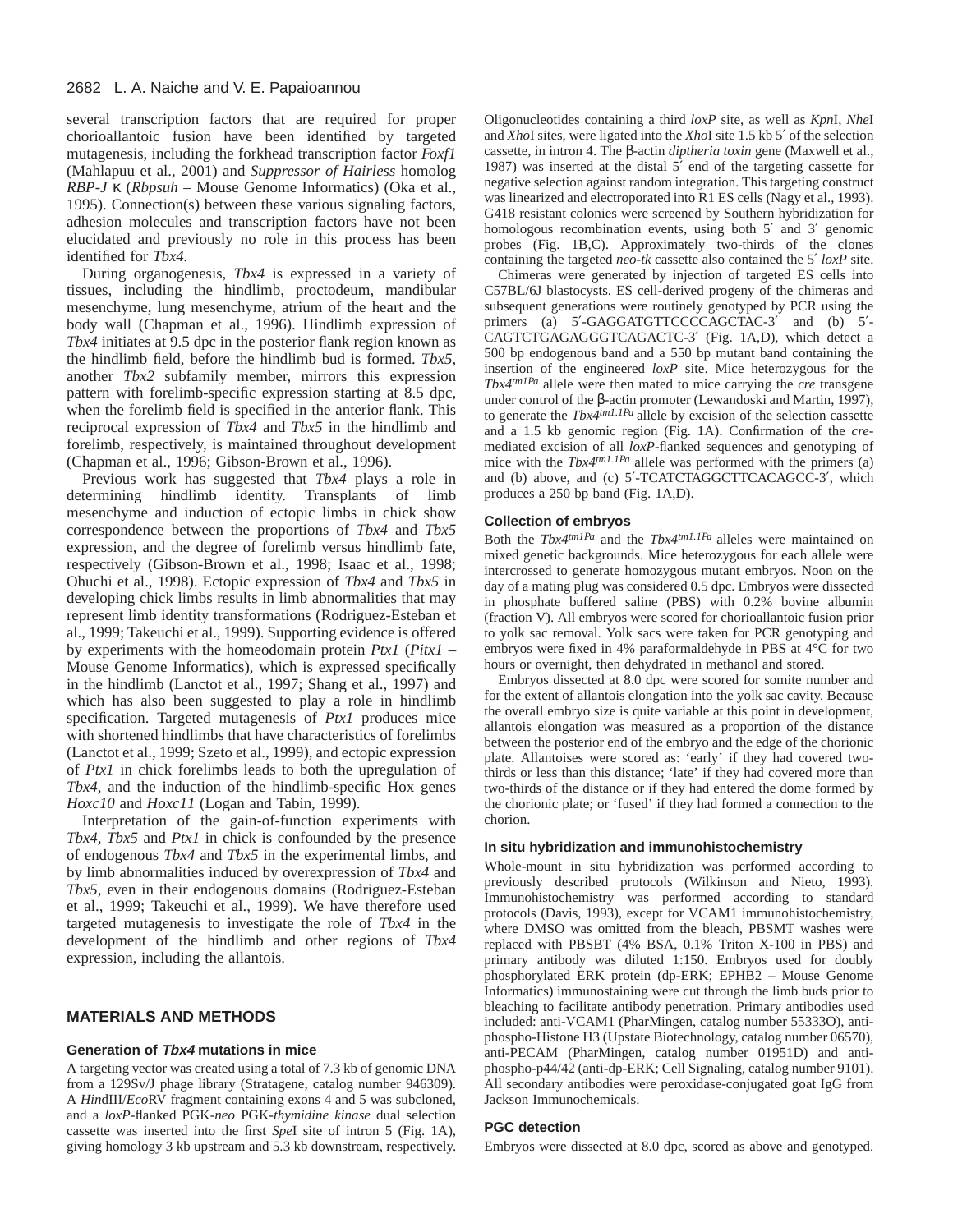

**Fig. 1.** Disruption of the *Tbx4* gene by homologous recombination in ES cells. (A) 7.3 kb of mouse genomic DNA was used to create a targeting construct containing a *loxP* site inserted into intron 4, a floxed PGK-*neo* PGK-*thymidine kinase* dual selection cassette (*neo tk*) inserted into intron 5 and a diptheria toxin (DT) gene 5′ of the homologous DNA for negative selection against random integration. The indicated region of the *Tbx4* cDNA was used for in situ hybridization (in situ probe). E, *Eag*I; X, *Xho*I; Xb, *Xba*I; K, *Kpn*I; S, *Spe*I; RV, *Eco*RV. Solid arrowheads indicate *loxP* sites. Boxes indicate exons: black, untranslated regions; white, coding regions; gray, T-box domain. Labeled boxes indicate selection cassettes. Figure not drawn to scale. (B) After electroporation, G418-resistant colonies were screened for homologous recombination by Southern hybridization of *Eag*I/*Xba*I genomic digests probed with the 3′ external probe shown in A. (C) Homologous recombination of the 5′ end of the vector, including the *loxP* site, was confirmed using a *Kpn*I digest probed with the 5′ internal probe shown in A. (D) Oligonucleotides a and b were used to amplify the indicated genomic region by PCR, producing a 500 bp endogenous band and a slightly larger *Tbx4tm1Pa* band with the *loxP* site insertion. Recombination of the *Tbx4tm1Pa* allele was achieved by mating to a *cre*-expressing mouse. The recombined *Tbx4<sup>tm1.1Pa</sup>* allele was genotyped using oligonucleotides a, b and c, to produce the same 500 bp endogenous band and a 260 bp mutant band.

Posterior halves were fixed in 4% paraformaldehyde in PBS for 1 hour at 4°C, and dehydrated in 70% ethanol for 3-6 hours. Embryos were rehydrated in NTMT, then stained with NBT/BCIP color reaction for 3 minutes (Wilkinson and Nieto, 1993) and photographed.

#### **TUNEL assay**

Terminal deoxynucleotidyl transferase biotin-dUTP nick end labeling (TUNEL) staining was performed using a Cell Death Detection kit (Roche, catalog number 1684817). Embryos were incubated in 10µg/ml proteinase K for 8-10 minutes depending on stage, and refixed in 4% paraformaldehyde, 0.1% glutaraldehyde for 20 minutes at room temperature. Embryos were then incubated in TUNEL reaction mixture at 37°C for 1 hour, blocked with 10% sheep serum in PBT for 1 hour and incubated with the converter-POD mix (same kit) for 30 minutes at 37°. Chromogenic reaction was developed with 0.08% NiCl2 and 250 µg/ml diaminobenzidine in PBT for approximately 30 seconds.

#### **Histology**

At 8.25 dpc and 9.5 dpc, where simultaneous histology and genotyping were not possible, embryos were classified as mutant or normal based on the appearance and fusion of the allantois. Three embryos were discarded from the analysis because they were grossly retarded compared to littermates. Embryos at 8.25 dpc and 9.5 dpc were removed intact in the uterine horns and fixed in Bouin's fix overnight. Embryos at 10.5 dpc were dissected out of the decidua, and the yolk sacs removed for genotyping before being similarly fixed. After dehydration in ethanol, embryos were embedded in paraffin wax, sectioned at 8  $\mu$ m thickness and stained with Hematoxylin and Eosin.

#### **Limb bud culture**

Limb buds were dissected at 10.5 dpc in DMEM supplemented with 10 mM HEPES and 5% FCS. Explants were taken from embryos only if the embryo was alive and had a robustly beating heart. The embryo was transected immediately rostral and caudal to each set of limb buds (see Fig. 4A,F). Tissue ventral of the limb buds, including the heart and allantois, was trimmed off and the explant was placed ventral side down on a Transwell Clear (Costar) membrane. Explants were cultured for 4-7 days in DMEM/F-12 (Gibco BRL) with 10% FCS (Hyclone), 5× MITO<sup>+</sup> Serum Extender (Becton Dickinson, catalog number 355006) at 37 $^{\circ}$ C in 5% CO<sub>2</sub> in air.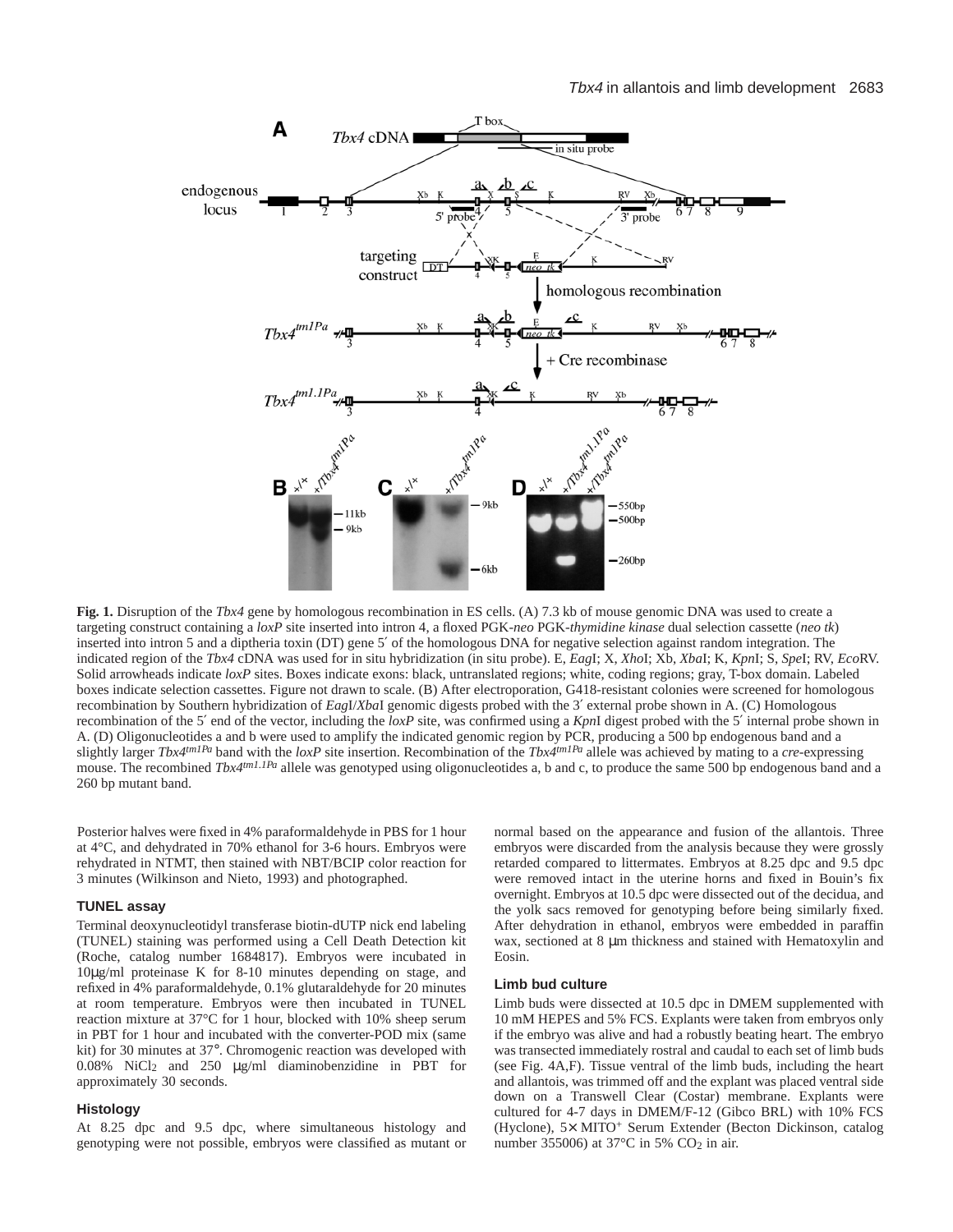# **RESULTS**

## **Generation and inheritance of Tbx4-mutant alleles**

The *Tbx4* gene was disrupted by the insertion, via homologous recombination in ES cells, of a *loxP* site and a *loxP*-flanked *neomycin-thymidine kinase* selection cassette into the introns surrounding exon 5 (Fig. 1A, *Tbx4tm1Pa* allele). Correctly targeted ES cells lines were identified by Southern blotting (Fig. 1B,C). Targeted ES cells were injected into C57BL/6J blastocysts to create chimeras, which were mated to identify germline transmission of the mutant allele *Tbx4tm1Pa*. Transmission of two ES cell lines of the *Tbx4tm1Pa* allele produced by independent targeting events was obtained. Mice derived from both cell lines have the same phenotype and the results have been combined in this report. Mice heterozygous for the *Tbx4tm1Pa* allele were mated to mice ubiquitously expressing a β-actin-*cre* transgene (Lewandoski and Martin, 1997) to excise both the selection cassette and the floxed exon 5, thereby creating the *Tbx4tm1.1Pa* allele (Fig. 1A).

Heterozygous mice of both alleles were apparently normal and fertile. Heterozygotes were intercrossed to generate embryos homozygous for each allele. Both the *Tbx4tm1Pa* allele and the Cre-recombined *Tbx4tm1.1Pa* allele were inherited in Mendelian ratios, but all homozygous mutants dissected after 10.5 dpc were dead (Table 1). In litters that were allowed to go to term, no homozygous mutants were observed among weanlings (*n*=397 and *n*=108, for the *Tbx4tm1Pa* and *Tbx4tm1.1Pa* alleles, respectively). All analyses, including in situ hybridizations for limb marker genes, were performed on embryos homozygous for each allele. Results for each were the same, and so have been combined in this report.

# **Development and morphological defects of Tbx4 homozygous mutants**

*Tbx4*-homozygous-mutant embryos display no apparent morphological abnormality until 8.0 dpc, when an allantois defect becomes evident. At this age, normal embryos have well-formed allantoises that elongate from the posterior end of the embryo and fuse with the chorionic plate at the 6- to 8 somite stage (Fig. 2A). *Tbx4*-mutant embryos of the same age display allantoises extended only partway through the yolk sac cavity, and 6- to 8-somite stage mutant embryos have not undergone chorioallantoic fusion (Fig. 2B). Homozygousmutant embryos turn at the same stage as their normal littermates. By 9.5 dpc, normal embryos have formed a thick,

vascular umbilicus (Fig. 2C) connecting the embryo to the placenta, whereas mutant embryos remain loose in the yolk sac, unattached to the placenta (Fig. 2C). No other abnormalities were seen at 9.5 dpc.

At 10.5 dpc, *Tbx4*-mutant embryos are loose in the yolk sac: some display swollen pericardial sacs and/or hemorrhage (Fig. 2D), and many are dead, as judged by the absence of a heartbeat. All homozygous mutants dissected after 10.5 dpc were dead (Table 1). Instead of the umbilical vessels of the wild type (Fig. 2E), the allantois of 10.5 dpc mutant embryos forms a compact amorphous mass surrounding blood-filled vesicles (Fig. 2F). There is no obvious leakage of blood from the residual allantois into the yolk sac cavity. At the latest stage reached by the homozygous mutants prior to their death (~29- 32 somites), mutant embryos have morphologically apparent hindlimb buds (Fig. 2D). Hindlimb buds in 27- to 29-somite mutant embryos are similar in size to somite-matched normal littermates, but are modestly reduced in size in 30- to 32-somite mutant embryos when compared with somite-matched controls.

Two 10.5 dpc *Tbx4*-mutant embryos (representing less than 1%) have been observed in which the developing allantois had made a connection with the chorion. In both embryos the allantois was small and irregular, consisting of multiple bloodfilled chambers. In each case, the allantoic attachment to the chorion was at only a single point, and had not spread over the chorionic surface. No apparent continuous vessel had formed between the embryo and the placenta, and no flow of blood could be detected.

# **Histological examination of Tbx4-mutant embryos**

Histological examination of 8.25 dpc embryos revealed multiple abnormalities in the allantois of *Tbx4*-mutant embryos. The wild-type allantois at this stage (*n*=10) is a funnel shaped structure tightly opposed to the chorion at the wide end and tapering towards the posterior end of the embryo (Fig. 2G). The mesenchyme near the embryo is dense and uniform, whereas near the chorion it is loose and cavitated. In mutant embryos  $(n=2)$ , the allantois was not opposed to the chorionic plate and there was no evidence of allantois-derived cells adherent to the chorion (Fig. 2H), although the chorion itself appeared normal. The mutant allantois shows dense, irregularly packed cells in the base of the allantois, with multiple double-walled vesicles (Fig. 2I) and numerous pyknotic nuclei, which is indicative of dying cells.

**Table 1. Genotypes of embryos from** *Tbx4* **heterozygous intercrosses at different embryonic ages**

|                  | Age (dpc)    |     |     |     |     |                |      |      |      |                    |  |
|------------------|--------------|-----|-----|-----|-----|----------------|------|------|------|--------------------|--|
| Allele           | Genotype     | 8.0 | 8.5 | 9.0 | 9.5 | 10.5           | 11.0 | 11.5 | 13.5 | Total <sup>§</sup> |  |
| $Tbx4^{tm1Pa}$   | $+/+$        | 56  | 29  |     |     | 87             |      |      |      | 191                |  |
|                  | $+/-$        | 127 | 45  | 15  | 20  | 176            |      |      |      | 399                |  |
|                  | $-/-$        | 60  | 18  |     |     | 84*            |      | ≺∻   |      | 188                |  |
| $Tbx4^{tm1.1Pa}$ | $+/+$        |     |     | nd  |     | 36             | nd   |      | nd   | 53                 |  |
|                  | $+/-$        |     |     | nd  | 15  | 88             | nd   |      | nd   | 126                |  |
|                  | — <u>/</u> — | 14  |     | nd  |     | $48^{\dagger}$ | nd   | ≺∻   | nd   | 76                 |  |

\*Approximately 20% of –/– embryos dissected before 1.00 pm were dead. 53% of –/– embryos dissected after 1.00 pm were dead.

†Approximately 20% of –/– embryos dissected before 1.00 pm were dead.

‡Embryos were dead and degenerating. Genotypes were obtained from the yolk sac or the embryonic part of the placenta.

§No significant differences from Mendelian ratios of inheritance were found for *Tbx4tm1Pa* (χ2=0.54, *P*>0.25) and *Tbx4tm1.1Pa* (χ2=4.18, *P*>0.15). nd, not done.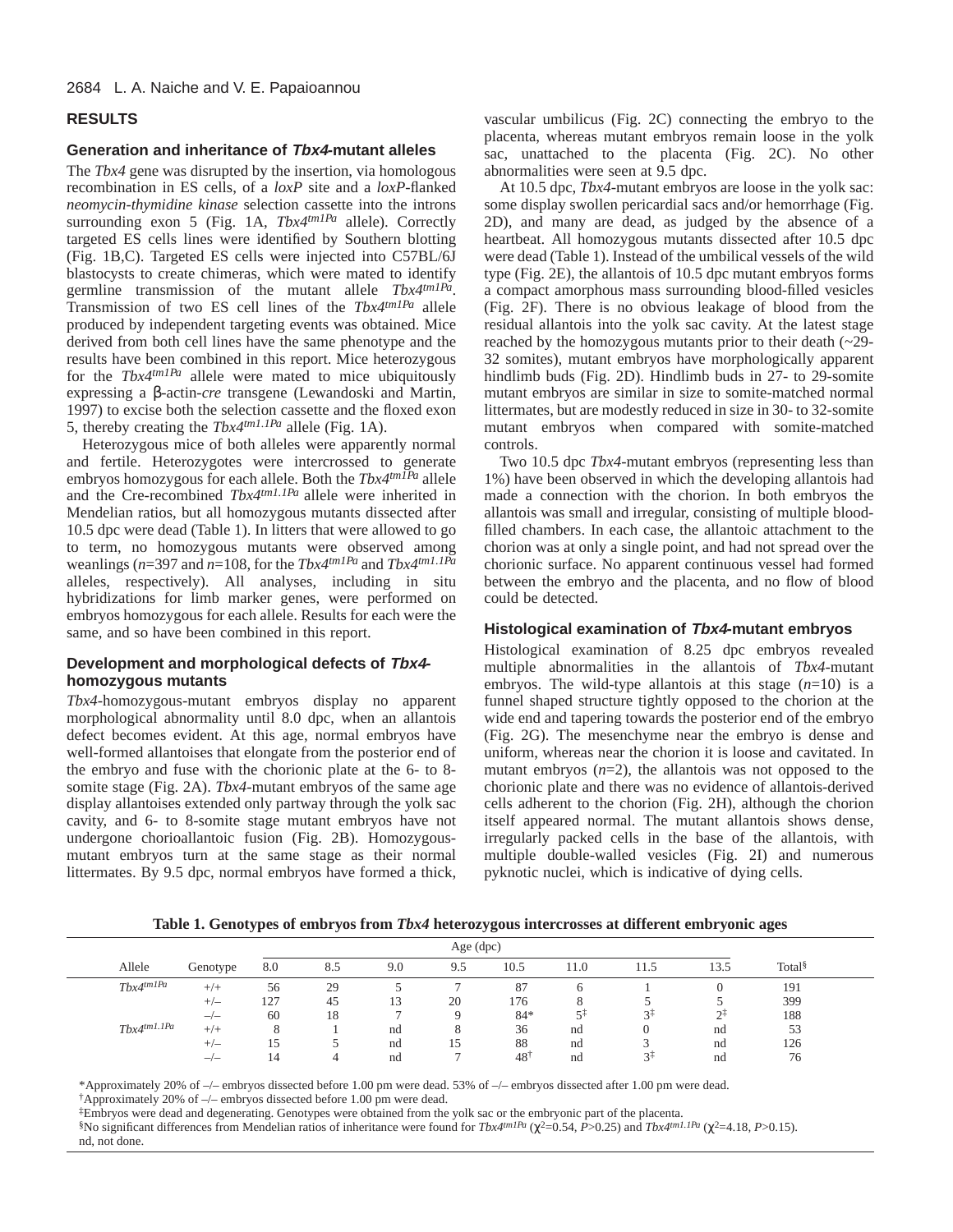At 9.5 dpc, the allantois of wild-type embryos (*n*=4) consists of moderately dense mesenchyme with a more open structure near the chorion. Blood vessels running through the allantois are visible (Fig. 2K). By contrast, the allantois of a mutant at this stage  $(n=1)$  was small and dense, and had numerous condensed cells (Fig. 2J,L). At 10.5 dpc, sections through a



wild-type embryo show a developing hindlimb bud and an umbilical vessel (Fig. 2M). Sections through a *Tbx4* mutant show some edema, but an otherwise normal development in embryonic tissues, including lung buds, heart, fore- and hindlimb (Fig. 2N,O). However, the allantois at this stage has not developed further, and consists of irregular mesenchyme

> with multiple irregularly shaped, dense condensations of cells and occasional empty vesicles (Fig. 2O).

# **Growth and cell proliferation in Tbx4-mutant allantoises**

Embryos dissected at 8.0 dpc were scored for allantois phenotype and somite number (Fig. 3A). Differences between wild-type and mutant embryos become apparent as early as the 4- to 5-somite stage, when wild-type embryos are mostly at the late allantois stage or fused to the chorionic plate but most *Tbx4*-mutants are still at the early bud stage.

**Fig. 2.** Morphology of wild-type (+/+) and *Tbx4* homozygous mutants (–/–). Black arrowhead indicates the allantois or umbilicus. (A) An 8-somite wild-type embryo. The allantois has fused with the chorion and ectoplacental cone (epc). (B) An 8-somite *Tbx4*-mutant embryo shows a stunted, unfused allantois. (C) 9.5 dpc embryos partially dissected out of the yolk sac (ys). The allantois of the wild-type embryo has formed a vascular umbilicus connecting it to the placenta (p), whereas the mutant embryo is loose in the yolk sac and the allantois has formed only a small, amorphous stump. (D) 10.5 dpc wildtype and mutant embryos dissected out of their membranes. The mutant is hemorrhagic and has only the stump of an allantois, but it is otherwise normal and shows a distinct hindlimb bud similar to that of the wild type (red arrowheads). (E) Close-up of a wild-type umbilical connection at 10.5 dpc, with large umbilical blood vessels connected to the chorionic plate (ch) of the placenta. (F) Close-up of the unfused allantoic stump of a *Tbx4* mutant at the same stage, which is not connected to the placenta and shows no coherent blood vessels. (G) Section through a normal 8.25 dpc allantois. The allantois has a funnel shape, the chorionic end of which contains loose, cavitated mesenchyme and a layer of cells tightly opposed to the chorion; the base has a more compact, uniform mesenchyme. (H) Section through the base of an unfused mutant allantois, showing dense cell packing and distinctive vesicles. (I) Detail of H, showing two of the characteristic mutant double-layered vesicles and cell debris from dying cells. (J) Detail of L, showing the mutant allantois at 9.5 dpc. The irregular mesenchyme contains dense condensations that have no apparent connections between them in serial sections. (K) Section through a normal 9.5 dpc allantois and embryo. Blue arrowhead indicates a blood vessel in the allantois. (L) Section through a mutant 9.5 dpc allantois and embryo. The allantois is unfused and the chorion is out of the section plane at the top. Embryonic tissues appear normal. (M) Transverse section through a wild-type 10.5 dpc embryo, with normal lung buds (lb), hindlimb bud (hl) and umbilicus. (N) Transverse section of a 10.5 dpc mutant in a similar plane as the embryo in M, as indicated by the lung buds. All structures appear normal. (O) A more ventral section of the same embryo showing a normal heart (a, atrium; v, ventricle), a small hindlimb bud (hl) and the remnants of an allantois.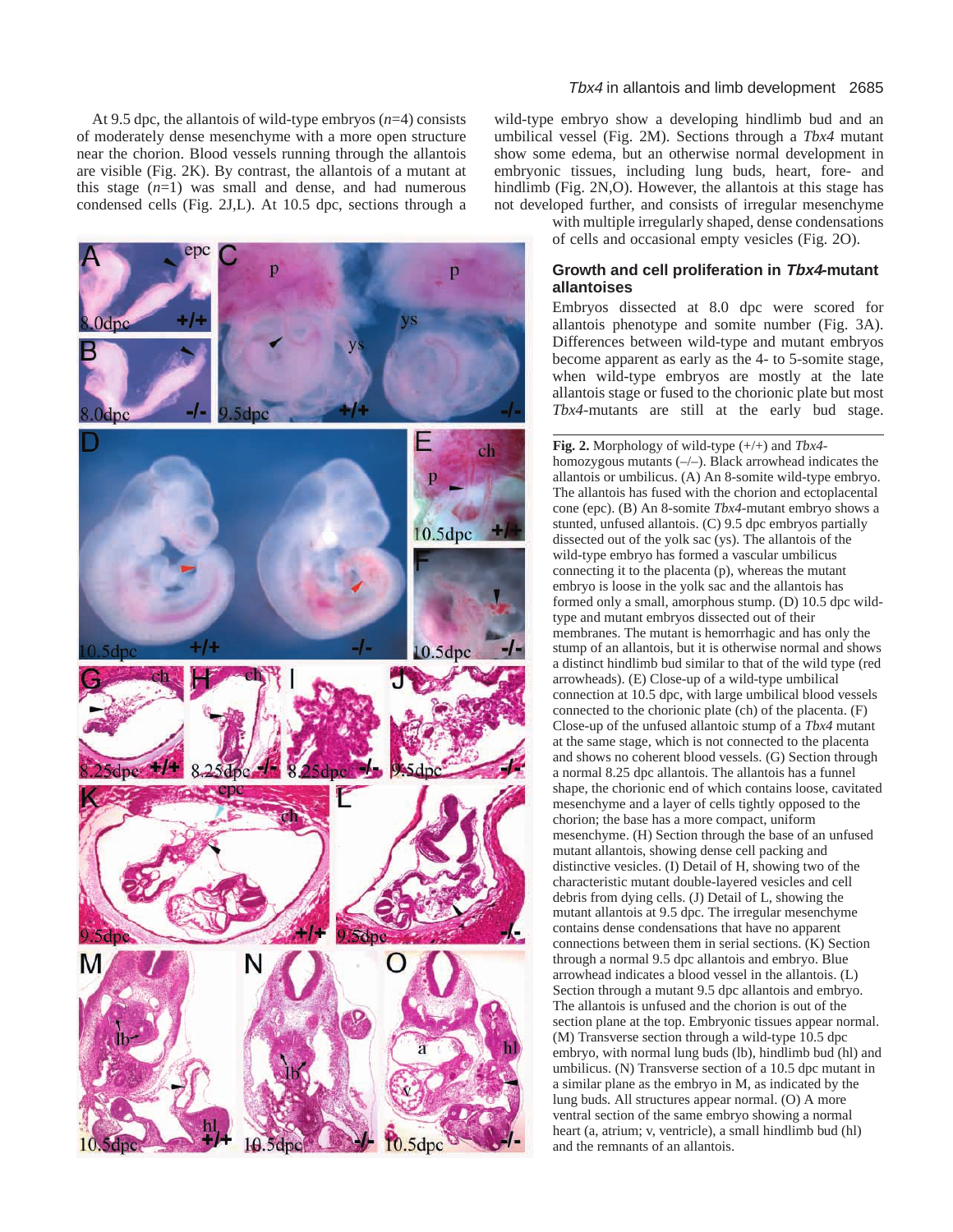

**Fig. 3.** Growth and differentiation of wild-type (+/+) and *Tbx4*-mutant (–/–) allantoises. All embryos were dissected at 8.0 dpc and were at the 0- to 8-somite stages. Black arrowheads indicate the base of the allantois in all panels. (A) A summary of 8.0 dpc embryos grouped by somite number and genotype and scored for extension of the allantois as early, late or fused (see methods). Each section of the stacked bar represents the proportion of those embryos at a specific allantois stage. The number in each set is shown at the top of the bar. (B,C) Anti-phospho-Histone H3 staining showing cells undergoing mitosis. The wild-type (B) and the mutant (C) allantoises show similar numbers of mitotic cells, both in the base of the allantois and in the distal tip. (D,E) Sets of  $\hat{0}$ - to 8-somite embryos (somite number decreases to the right in each panel) TUNEL stained to indicate apoptotic cells. Although wild-type embryos (D) show few apoptotic cells, the mutant embryos (E) exhibit extensive cell death over the entire distal portion of the allantois. (F,G) *Bmp4* is expressed in the base of the allantois in wild-type (F) and mutant (G) embryos. (H,I) *Tbx2* is expressed in the distal two-thirds of the wild-type allantois at the 2-somite stage (H), but is extremely faint in mutant allantoises (I).  $(J,K)$  The cell adhesion molecule VCAM1 is expressed in the distal tip of the allantois in wild-type  $(J)$ , but not mutant  $(K)$ , embryos. (L,M) Endogenous alkaline phosphotase staining marks the PGCs, which are similar in location and number in wild-type (L) and mutant (M) embryos. (N-P) PECAM marks differentiating endothelial cells, which in the wild type appear in clumps at the 0-somite stage (N); they elongate into small vessels at the 4-somite stage (O) and resolve into a central vessel at the 8-somite stage (P). In *Tbx4* mutants (N-P), normal looking clumps appear at 0 somites, whereas at 4 somites more clumps have appeared but no elongated vessels are seen. At the 8-somite stage, no central vessel is seen.

Heterozygous embryos at the 4- to 5-somite stage exhibit a lag in allantois development when compared with somite-matched wild-type controls. At the 6- to 8-somite stage, nearly all wild-type and heterozygous embryos have undergone chorioallantoic fusion, whereas most mutant embryos are at the early allantois stage. All wild-type and heterozygous embryos past the 8-somite stage have completed chorioallantoic fusion.

To further investigate the allantois growth defect, we

examined the rate of cell proliferation and cell death in this tissue. Cellular proliferation in mutant allantoises (Fig. 3C) is comparable to wild-type embryos of the same stage (Fig. 3B), and mitotic cells are seen at all levels of the allantois, including the distal tip. TUNEL staining shows little or no apoptotic cell death in the allantois of wild-type embryos (Fig. 3D), whereas homozygous-mutant embryos exhibited extensive cell death over the entire distal tip of the allantois (Fig. 3E).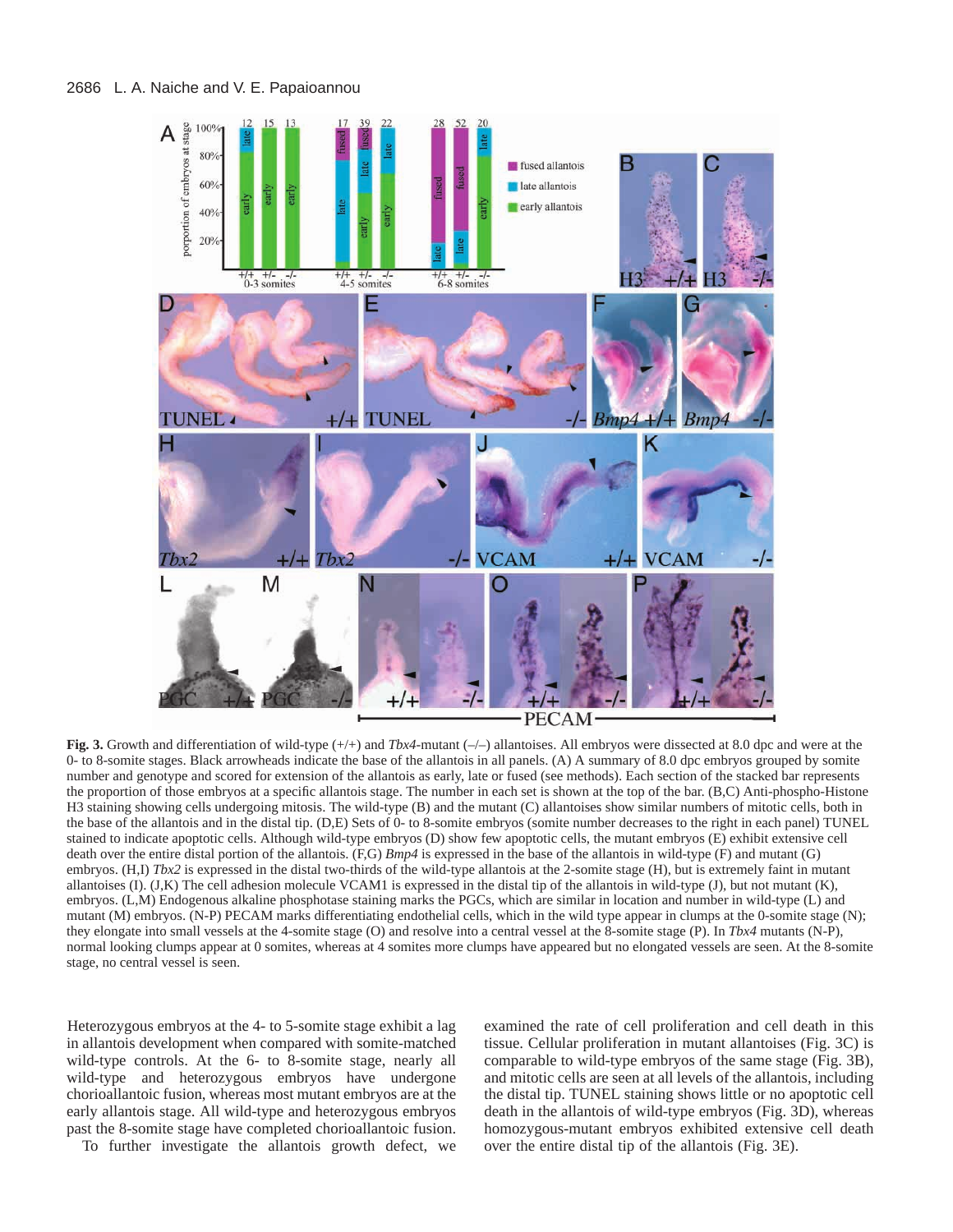# **Abnormal differentiation within the allantois in Tbx4 mutants**

The differentiative capacity of the allantois in the absence of *Tbx4* was assessed by examining the expression of a number of genes with characteristic expression patterns during normal allantois development. *Bmp4* expression, which is required for proper allantois development, is apparent in the base of both wild-type (Fig. 3F) and mutant (Fig. 3G) allantoises. *Tbx2* is expressed in the wild-type allantois (Fig. 3H) from its earliest morphological appearance until early 9.5 dpc (Chang et al., 1999; Mahlapuu et al., 2001) (L.A.N. and V.E.P., unpublished). In *Tbx4*-homozygous mutants, *Tbx2* expression is absent or dramatically reduced in the allantois of the 2-somite embryo (Fig. 3I), and entirely absent in the allantois of later embryos (data not shown).

Contrary to previous work published by this lab (Chapman et al., 1996), we were unable to detect *Tbx5* expression in the allantois by whole-mount in situ hybridization. No *Tbx5* expression was seen in the allantois of either mutant or wild-type embryos from 7.5 dpc to 8.5 dpc, although expression in the heart crescent was visible from late 7.5 dpc onward as expected (data not shown). The brachyury gene (*T*), which marks the primitive streak, notochord and the base of the allantois, is expressed normally in the *Tbx4*-mutant allantoises (data not shown). VCAM1, a cell adhesion molecule required for allantoic fusion, is seen by antibody staining in the extreme distal end of the fused allantois in the 8 somite wild-type embryo (Fig. 3J), but is absent from the unfused distal tip of *Tbx4*-mutant allantoises (Fig. 3K).

The primordial germ cells (PGCs) form a group of alkaline phosphotase-positive cells at the base of the allantois at 8.0 dpc, shortly before they migrate along the dorsal mesentery to the future gonads. Their formation is impaired in some of the BMP pathway mutations that affect allantois development (Lawson et al., 1999; Tremblay et al., 2001; Ying et al., 2000). In wild-type (Fig. 3L) and Tbx4-mutant (Fig. 3M) embryos, PGCs appear to be similar in number and location.

To assess vascularization in the allantois, we examined the appearance of PECAM-1 (PECAM – Mouse Genome Informatics), a late marker of endothelial cell development. In wild-type embryos at the 0- to 2-somite stage, anti-PECAM-1 antibody marks small clumps of endothelial cells in the allantois (Fig. 3N). At the 3- to 4 somite stage, these PECAM-positive cells form multiple small vessels (Fig. 3O). By the 6- to 8-somite stage, these vessels have largely collected into a central vessel(s) at the base of the allantois, with unincorporated vessels still apparent distally (Fig. 3P). In *Tbx4* mutants, expression of PECAM-1 initiates normally (Fig. 3L), but soon acquires a strikingly different appearance. Numerous small clumps of PECAM-positive cells appear along the length of the allantois, but these fail to elongate into vessels and no central vessel is formed (Fig. 3O,P).

# **In vitro culture of Tbx4-mutant hindlimbs**

To investigate the role of *Tbx4* in hindlimb development beyond the time of death of *Tbx4*-mutant embryos, limb buds from 10.5 dpc embryos were grown in culture. Both forelimb and hindlimb buds were dissected from live 10.5

## Tbx4 in allantois and limb development 2687

dpc mutant embryos and littermate controls, and explanted onto membranes suspended on growth media (Fig. 4B,C,G,H) to examine their developmental potential. After 3 days of growth, forelimb buds of both normal (Fig. 4D) and homozygous *Tbx4*-mutant embryos (Fig. 4E) exhibited an increase in the distance between the right and left distal limb margins, corresponding to outgrowth of the limbs from the midline. Cultured limb buds also assumed the paddle-shaped



**Fig. 4.** In vitro culture of forelimb and hindlimb buds from 10.5 dpc embryos. (A) Forelimb tissue explanted at 10.5 dpc. Dashed lines indicate planes of dissection; gray area represents tissue explanted. (B,C) Forelimb buds dissected from normal and mutant embryos, respectively, immediately after explantation. (D,E) Forelimb explants from control and mutant embryos, respectively, show an increase in distance between the distal limb margins (arrowheads) and the development of a paddle-shaped autopod after 3 days in culture. (F) Explanted hindlimb tissue. (G,H) Hindlimb buds from normal and mutant embryos, respectively, immediately after dissection. (I) Control hindlimb buds also exhibit increased distance between limb margins (arrowheads) and autopod development after 3 days in culture. (J) By contrast, explants from *Tbx4*-mutant embryos have no visible limb structures remaining after the same time period. (K,L) Limb explants hybridized with a *Tbx4* probe from outside the region deleted in the mutant. The wild type (K) expresses *Tbx4* in the morphologically apparent hindlimb buds, whereas the mutant explant (L) shows only faint *Tbx4* expression, and regions of *Tbx4* expression show no morphological limb structure. All panels are at the same magnification.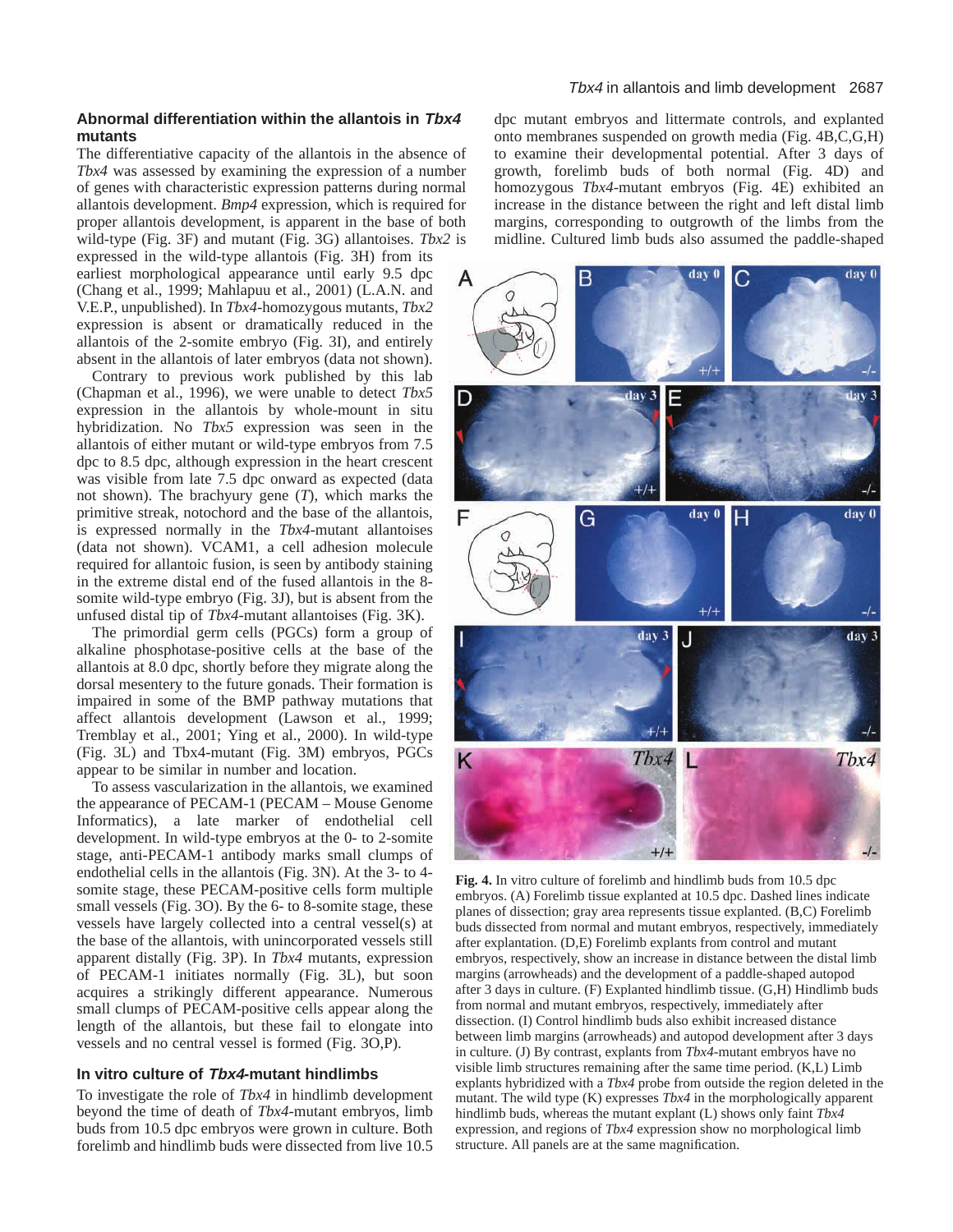### 2688 L. A. Naiche and V. E. Papaioannou

morphology of handplate stage limbs. After the same culture period, wild-type hindlimb buds had also expanded distally and developed a recognizable paddle-shaped handplate (Fig. 4I, *n*=23), but mutant hindlimb explants failed to develop any obvious limb structures (Fig. 4J,  $n=11$ ). To verify the identity of these limb structures, in situ hybridizations were performed on cultured explants using a *Tbx4* probe from outside of the deleted region as a hindlimb marker (Fig. 1A). The mutant transcript was expressed normally in homozygous mutants at all stages examined. *Tbx4* was clearly expressed in the handplate paddles of wild-type embryos (Fig. 4K), but it was expressed only in a few scattered patches of cells, with no obvious limb morphology, in mutant embryos (Fig. 4L).

# **Hindlimb bud initiation in Tbx4 mutants**

To explain the absence of growth of the *Tbx4*-mutant hindlimbs in culture despite the presence of a morphologically obvious hindlimb bud, we examined the expression of genes known to be involved in the initiation and maintenance of limb formation (Martin, 2001) prior to the development of the mutant phenotype. Limb outgrowth is known to be maintained by a mesenchymal-ectodermal feedback loop. Mesenchyme from the limb field signals to the overlying ectoderm through *Fgf10* to induce the apical ectodermal ridge (AER). Limb ectoderm then signals back to the mesenchyme through several molecules, including FGFs. This reciprocal signaling is necessary for the maintenance of many limb mesenchyme genes, including *Fgf10.*

*Fgf8* is an early marker of the AER, and is expressed normally in a narrow strip along the dorsoventral margin of both wild-type and *Tbx4*-mutant hindlimb buds (Fig. 5A,B), indicating that successful initial induction of the AER has occurred. *Msx1*, which lies downstream of limb ectodermal signaling (Wang and Sassoon, 1995), is also expressed normally in *Tbx4*-mutant hindlimbs (Fig. 5C,D). The twist gene, which is required in limb mesenchyme for the FGFmediated feedback loop and for proper FGF receptor expression in the limb mesenchyme (O'Rourke et al., 2002; Zuniga et al., 2002), is also expressed normally in *Tbx4* mutants (Fig. 5E,F).

To confirm that *Tbx4*-mutant limb mesenchyme receives FGF signals from the ectoderm, we examined the distribution of doubly phosphorylated ERK protein (dp-ERK), which is present when activated FGF receptors activate the mitogenactivated kinase (MAPK) cascade. At this very early stage of limb induction, dp-ERK staining is found asymmetrically in the hindlimbs with staining first appearing in the right hindlimb (Fig. 5G), although it evens out in more developmentally advanced limbs (data not shown). dp-ERK is observed in *Tbx4* mutant hindlimb buds in the same asymmetric pattern, demonstrating mesenchymal reception of ectodermal FGF signals (Fig. 5G,H). However, despite an apparently normal limb induction and normal FGF-feedback signaling, *Fgf10* is not maintained in *Tbx4*-hindlimb mesenchyme and is only seen in the flank underlying the hindlimb bud (Fig. 5I,J). As *Fgf10* is required for limb outgrowth, this defect could explain the absence of *Tbx4*-mutant hindlimb development in vitro.

# **Hindlimb patterning in Tbx4 mutants**

As *Tbx4* expression is specific to the hindlimb and has been postulated to have a role in specifying hindlimb identity, we examined other genes that have differential expression between fore- and hindlimbs. The domain of *Tbx5,* which is normally expressed specifically in the forelimb, is unaltered in *Tbx4* mutant embryos (Fig. 6A,B), indicating that *Tbx4* plays no role



**Fig. 5.** Expression of genes involved in limb bud initiation in wild type (+/+) and *Tbx4* mutants (–/–) at 10.5 dpc. (A,B) *Fgf8* expression is visible in the AER of the forelimb bud and the presumptive AER of the hindlimb bud in wild-type and *Tbx4*-mutant embryos. (C,D) Expression of *Msx1* is present in the mesenchyme of the forelimbs and hindlimbs of both wild-type and mutant embryos. (E,F) *Twist* is expressed normally throughout the hindlimb mesenchyme of wildtype and mutant embryos. (G,H) Thick sections through the forelimbs (top) and hindlimbs (bottom) of 10.5 dpc embryos. Antidp-ERK marks regions of FGF signaling and is seen in the mesenchyme immediately underlying the AER of forelimbs, and asymmetrically in the mesenchyme of the hindlimbs in the wild-type embryo. *Tbx4*-mutant embryos also show similar dp-ERK staining in both sets of limbs. (I,J) *Fgf10* is expressed in the distal mesenchyme of the forelimb and throughout the mesenchyme of the hindlimb bud of the wild type. In *Tbx4* mutants, forelimb expression of *Fgf10* is unaltered, but expression in the hindlimb appears only in the proximal mesenchyme and is absent from the distal hindlimb bud. Arrowheads indicate the distal edge of hindlimb bud.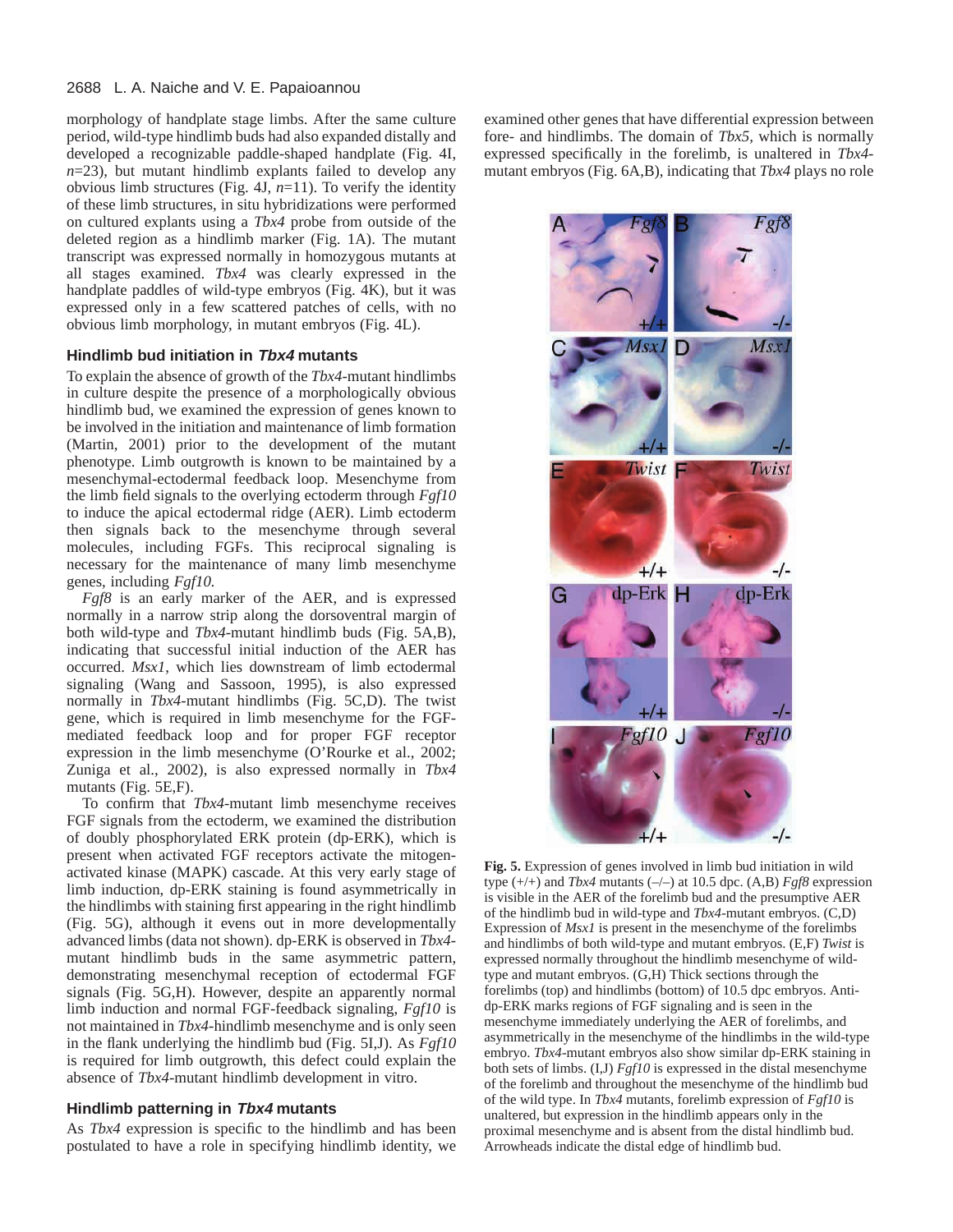

**Fig. 6.** Expression of limb patterning genes in the limb buds of wildtype (+/+) and *Tbx4*-mutant embryos (–/–) at 10.5 dpc. (A,B) *Tbx5* is expressed in the forelimb bud and absent in the hindlimb bud (arrowheads) of wild-type and mutant embryos. (C,D) *Ptx1* is expressed in the hindlimb bud, but not the forelimb bud of both wild-type and mutant embryos. (E,F) *Msx2* marks the ventral limb ectoderm in both normal and mutant hindlimb buds. Embryos are oriented for a posterior view of the hindlimb bud, with forelimbs at the bottom of the picture and the head removed for clarity. Arrowheads mark the dorsal boundary of *Msx2* expression in the hindlimb. (G,H) *dHand*, an upstream regulator of *Shh*, is expressed strictly in the posterior edge of the hindlimb bud of normal embryos, but throughout the margin of the *Tbx4*-mutant hindlimb bud. Small arrowheads mark anterior and posterior boundaries of the hindlimb bud. (I,J) *Tbx3* is expressed in the posterior edge of both forelimb and hindlimb buds (arrowheads) in both wild-type and mutant embryos. (K) *Tbx2* is expressed in both anterior and posterior edges of the forelimb bud and in the posterior edge of the wild-type hindlimb bud (arrowhead). (L) In the *Tbx4* mutants, *Tbx2* is normally expressed in the forelimb but absent from the posterior hindlimb.

in maintaining this differential expression. Likewise, the *Tbx4* expression domain (visualized with a probe from outside of the deleted region) in the hindlimb is retained in *Tbx4* mutants (data not shown). *Ptx1*, which is co-expressed in the hindlimb field with *Tbx4*, is also unaltered in the *Tbx4*-mutant hindlimb field (Fig. 6C,D). Unfortunately the death of *Tbx4*-mutant embryos in vivo*,* and the absence of hindlimb growth in vitro*,* preclude the study of later fore- and hindlimb specific genes, such as limb-specific Hoxc genes.

We also examined early markers of dorsoventral and anterior/posterior axis formation in the hindlimb. *Msx2*, which marks the ventral limb ectoderm, is expressed ventrally in *Tbx4*-mutant hindlimb buds (Fig. 6E,F). We were unable to observe the expression of *Shh*, the definitive marker of the posterior zone of polarizing activity (ZPA) function, as this gene is not expressed in the hindlimb until late 10.5 dpc, after *Tbx4* mutants are dead (data not shown). However, we did examine *dHand* (*Hand2* – Mouse Genome Informatics), which lies upstream of *Shh* and is also normally restricted to the posterior edge of limb buds. In *Tbx4*-mutant hindlimb buds, *dHand* is expressed along the entire distal margin of the bud, indicating a defect in anterior/posterior patterning (Fig. 6G,H). *dHand* is normally excluded from the anterior limb bud by *Gli3* expression in the anterior, which is normal in *Tbx4* mutants (data not shown). *Tbx3*, which is also required for posterior limb formation (Bamshad et al., 1997; Davenport et al., 2003), is correctly expressed in the posterior margin of *Tbx4*-mutant hindlimb buds (Fig. 6I,J).

*Tbx2* is also normally expressed in the posterior hindlimb margin at this stage, although no function in limb development has yet been assigned to it. *Tbx2* is absent from *Tbx4*-mutant hindlimb buds (Fig. 6K,L). This demonstrates that *Tbx4* lies upstream of *Tbx2* in at least two tissues, the allantois and the hindlimb.

# **DISCUSSION**

### **Function of the Tbx4-mutant alleles**

Our work describes two mutant alleles of the *Tbx4* gene that are phenotypically indistinguishable. The *Tbx4tm1.1Pa* allele excises exon 5, which encodes most of the 5′ half of the T-box domain of *Tbx4*. Because exon 5 is a non-unit exon, this excision also creates a frameshift in subsequent exons. The *Tbx4tm1.1Pa* transcript, if translated, would produce only the Nterminal 138 amino acids of the protein. This hypothetical truncated protein would lack both the DNA-binding T-box domain and the large C-terminal domain, and is therefore predicted to be a functional null.

The *Tbx4<sup>tm1Pa</sup>* allele consists of the insertion of a lox site and a floxed selection cassette into the introns surrounding exon 5, which creates no disruption of the *Tbx4* exon sequences or splice sites. Nevertheless, the phenotype of this allele is indistinguishable from the null, which indicates that these intronic insertions result in profound gene disruption. This disruption is presumably due to the exogenous promoter and cryptic splice sites found in the *neo* selection cassette, both of which have been shown to disrupt gene function when inserted into non-coding regions (McDevitt et al., 1997; Meyers et al., 1998; Nagy et al., 1998). These reports have shown only partial gene disruption; however, they involve only the *neo* cassette,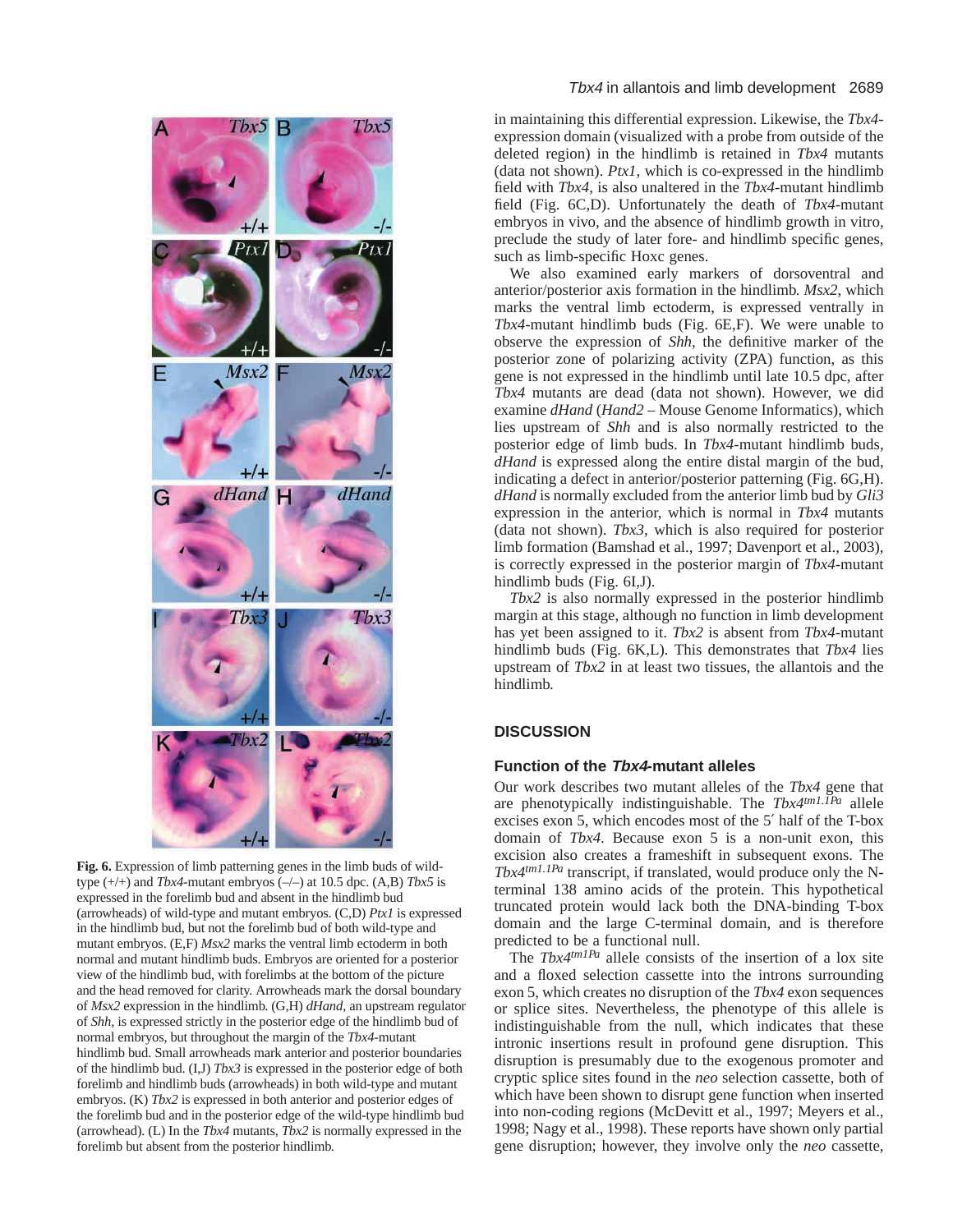# 2690 L. A. Naiche and V. E. Papaioannou

whereas we have used a *neo-tk* cassette. The addition of the *tk* gene results in an additional exogenous promoter and a polyadenylation site, which probably exacerbates interference by the *neo-tk* cassette. Alternatively, the *Tbx4* locus could be especially susceptible to splicing disruption, or *Tbx4* dosage sensitivity could be such that even partial disruption of *Tbx4* passes below a minimum threshold limit.

# **Allantois development in Tbx4 mutants**

*Tbx4* mutants first exhibit a defect at 8.0 dpc, when they demonstrate a short allantois and failure of chorioallantoic fusion. At this age, homozygous-mutant, heterozygous and wild-type embryos display considerable overlap in phenotype (Fig. 3A). This stage marks the only appearance of a heterozygous effect of *Tbx4*, resulting in a delay in chorioallantoic fusion, although all heterozygous embryos eventually undergo chorioallantoic fusion and become indistinguishable from their wild-type littermates. However, homozygous-*Tbx4* mutants are readily distinguished from littermates by the failure of chorioallantoic fusion.

We have attributed the death of *Tbx4*-homozygous mutants at 10.5 dpc to failure of chorioallantoic fusion. In the absence of an umbilicus, the embryo cannot exchange gasses, nutrients or waste with the maternal blood supply. Absence of the umbilicus also alters normal blood flow patterns, most probably accounting for the observed hemorrhage and pericardial edema. Several other mutations that result in failure of chorioallantoic fusion produce similar phenotypes (Gurtner et al., 1995; Kwee et al., 1995; Tremblay et al., 2001; Yang et al., 1995).

Extension of the allantois from the posterior axis of the embryo to the chorion results from a number of processes, including influx of cells from the primitive streak, cellular proliferation and cavitation of distal tissue (Downs and Bertler, 2000). Embryos mutant for *Tbx4* have a normal primitive streak, as evidenced by normal expression of *T*, and proliferation in the allantois is also normal (Fig. 2B,C). However, cells near the tip of the *Tbx4*-mutant allantois undergo apoptosis (Fig. 2D,E). Factors required for cell survival in the allantois are not known. However, it is interesting to note that *Tbx2* is downregulated in *Tbx4*-mutant allantoises, and previous work has implied a requirement for *Tbx2* to prevent cell cycle arrest in rapidly proliferating tissues (Jacobs et al., 2000). Therefore, the role of *Tbx4* in the allantois may be the maintenance of *Tbx2*-mediated suppression of apoptosis.

Also, in contrast to normal development, the allantois in *Tbx4*-mutant embryos shows no cavitation near the distal tip. Although the molecular nature of this defect is unknown, we find it relevant that T-box genes have been implicated in the regulation of adhesion molecules in several systems. In zebrafish and *Xenopus*, T-box genes have been shown to regulate paraxial protocadherin (Kim et al., 1998; Yamamoto et al., 1998), and, in mice, *Tbr1* is a direct activator of *reelin*, an extracellular matrix glycoprotein. Mouse mutations in *T* produce primitive streak cells with a substrate-dependent migration defect (Hashimoto et al., 1987), and work with *Fgfr1*-mutant mice has revealed links between *T* and cadherin regulation (Ciruna and Rossant, 2001). This data suggests that the failure of allantois cavitation could be caused by misregulation of adhesion genes in *Tbx4* mutants.

Despite the various defects inhibiting allantois growth, as many as 15% of *Tbx4*-mutant allantoises observed had extended into the dome of the chorion at the 4- to 5-somite stage (Fig. 1A; L.A.N. and V.E.P., unpublished). However, chorioallantoic fusion rarely occurs in *Tbx4* mutants. Of more than 250 mutant embryos observed, only two had established any connection between the allantois and chorion. The lack of expression of *Vcam1*, a key adhesion molecule affecting this process (Gurtner et al., 1995; Kwee et al., 1995), in the *Tbx4* mutants is clearly a contributing factor. However, *Vcam1* homozygous-null embryos undergo chorioallantoic fusion in 20-50% of cases, so this defect alone is insufficient to explain the *Tbx4* phenotype. It is possible that the combination of the lack of VCAM1 protein and the extensive apoptosis in the tip of the allantois produces a synergistic loss of chorioallantoic fusion potential.

In addition to the failure of chorioallantoic fusion in *Tbx4* mutants, there is also a block in vascular remodeling in the allantois. Endothelial cells, evidenced by positive staining for PECAM, successfully differentiate from allantoic mesenchyme, but they remain as discreet clumps of cells and fail to remodel into primary vessels. These clumps presumably correspond to the double-layered vesicles seen histologically, and are also presumably the progenitors of the blood-filled vesicles seen morphologically in the residual allantois at 10.5 dpc. It is unclear whether the failure of endothelial cells to coalesce into vessels in *Tbx4* mutants is cell autonomous, or represents a defect in signaling or adhesion characteristics in surrounding cells of the allantois.

*Bmp4* has previously been identified as a key regulator of allantois development. It is required in the extra-embryonic ectoderm for allantois induction, and later in the allantois itself for normal development and chorioallantoic fusion. The phenotype produced by the absence of *Bmp4* in the allantois shares many points of similarity with the *Tbx4* phenotype. Both exhibit a shortened, unfused allantois with no apparent proliferative defect, neither express VCAM1 at the tip of the allantois and both have defects in the vascularization of the allantois. Previous work has suggested that T-box genes can be regulated by BMP signaling (Koshiba-Takeuchi et al., 2000; Smith et al., 1991; Yamada et al., 2000), and the observation that *Bmp4* expression in the allantois is unaffected by the loss of *Tbx4* is consistent with an upstream role for *Bmp4* with respect to *Tbx4*. However, the absence of *Bmp4* also severely disrupts PGC placement and formation, whereas this process is unaffected by a lack of *Tbx4*. It may be that *Tbx4* is a downstream effector of *Bmp4* in the allantois, whereas other molecules act as intermediaries for *Bmp4* signaling to the PGCs.

# **A model for Tbx4 function in the hindlimb**

Much is known about the initiation of limb morphogenesis (Tickle and Munsterberg, 2001). Anterior/posterior, dorsal/ ventral and distal/proximal axes are all set up early in limb bud formation. *Fgf10* signaling from the limb mesenchyme induces an apical ectodermal ridge (AER) in the overlying ectoderm. The AER, in turn, signals back to the mesenchyme through *Fgf8* and *Fgf4* to maintain *Fgf10* in the region underlying the AER known as the progress zone. *Fgf10* is required to maintain proliferation in the progress zone, which drives limb outgrowth. This represents an FGF-mediated positive feedback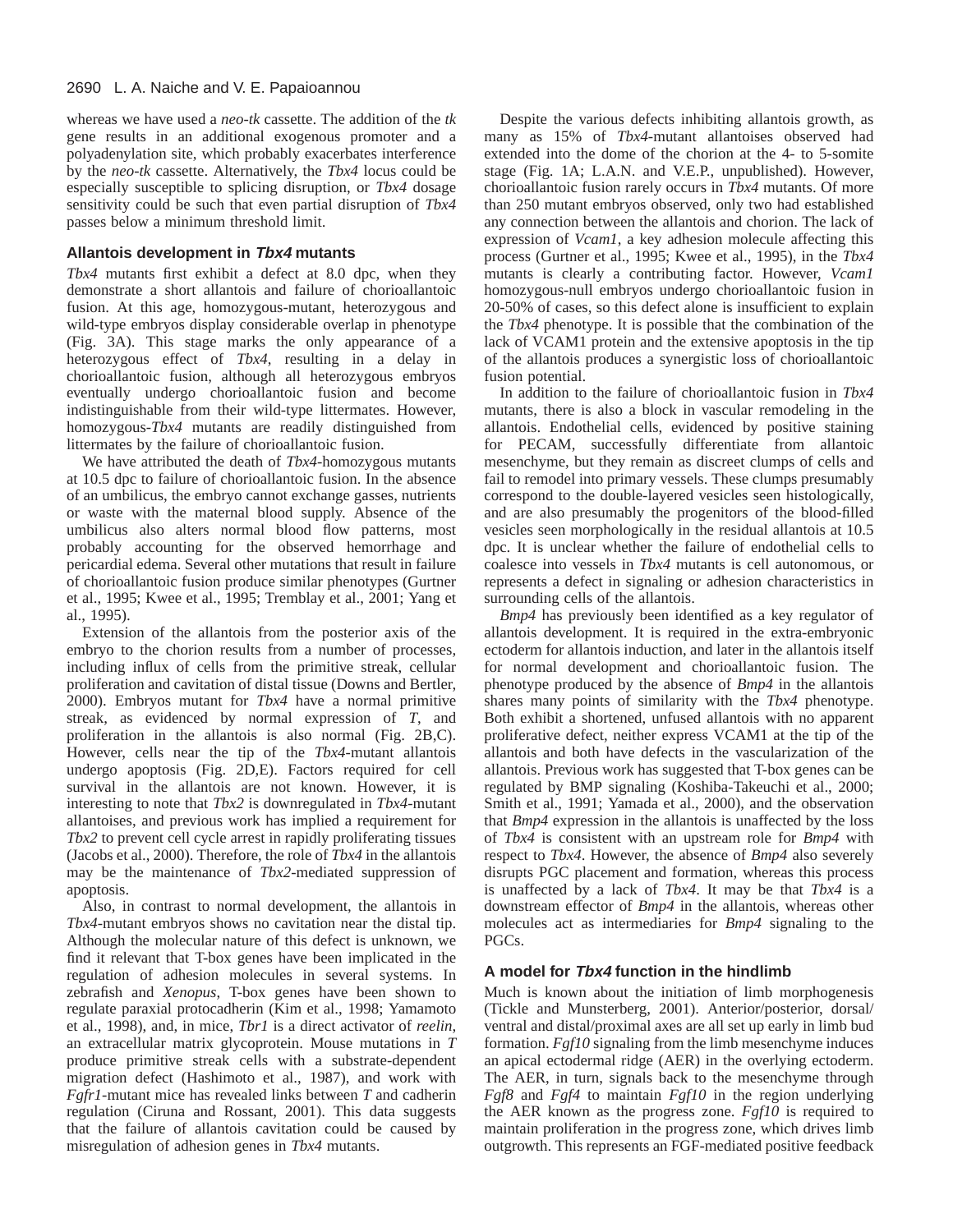loop, which is required for limb development. A second feedback loop is set up between the AER and a region in the posterior mesenchyme known as the zone of polarizing activity (ZPA). The ZPA directs posterior patterning in the limb and is marked chiefly by the expression of the secreted signaling molecule *Shh*. Failure of either of these feedback loops results in the absence or dramatic reduction of limb growth and patterning.

At early 10.5 dpc, *Tbx4*-mutant embryos have morphologically obvious hindlimb buds that are similar to stage-matched wild-type controls. In many respects, the initiation of these hindlimb buds is normal. Hindlimb specificity in *Tbx4* mutants appears unaltered, as indicated by the presence of *Ptx1* and *Tbx4* expression, and the lack of *Tbx5* expression. Ventrally restricted expression of *Msx2* and correct positioning of *Fgf8* expression both suggest that dorsoventral patterning in unaffected by the absence of *Tbx4* (Pizette et al., 2001). Several genes known to be involved in limb outgrowth and/or FGF reciprocal signaling are correctly activated, including *Msx1* and the gene encoding dp-ERK in the progress zone, *Fgf8* in the presumptive AER and *Twist* throughout the hindlimb mesenchyme.

However, the ablation of *Tbx4* does result in some defects in anterior/posterior patterning of the hindlimb. In normal limbs, *dHand* is restricted to the posterior limb bud by the action of *Gli3* in the anterior limb bud (te Welscher et al., 2002). *dHand* induces *Shh* in the posterior limb bud, and *Shh* signaling is key for the activity of the ZPA. *Tbx4*-mutant embryos die prior to the expression of *Shh*, but, in mutant embryos, *dHand* is shifted from posterior-specific expression to expression throughout the mutant hindlimb bud despite normal expression of *Gli3*. Conversely, *Tbx3*, which is known to affect posterior limb development in mouse and human (Bamshad et al., 1997; Davenport et al., 2003), is correctly expressed in the posterior margin of the *Tbx4*-mutant hindlimb. *Tbx2*, which is also normally expressed in the posterior margin of the hindlimb bud, is absent in *Tbx4*-mutant hindlimbs. As no function has been identified for *Tbx2* in limb development, this is notable chiefly because it shows that *Tbx2* expression is ablated in *Tbx4* mutants in both of the tissues where the two genes are co-expressed prior to the death of the mutant embryos, thus revealing a role for a T-box gene in regulating another T-box gene.

Despite successful induction of the hindlimb bud, and of many outgrowth and patterning genes therein, neither hindlimb outgrowth nor *Fgf10* expression is maintained in *Tbx4*-mutant hindlimbs. Initial FGF signaling is apparently normal in *Tbx4* mutant hindlimbs, as visualized by the induction of *Fgf8* in the ectoderm and phosphorylation of ERK in the mesenchyme. However, by 10.5 dpc, *Fgf10* is absent from the distal mutant hindlimb buds and only residual flank expression can be seen. As the absence of *Fgf10* has been shown to ablate limb formation (Min et al., 1998; Sekine et al., 1999), it is unsurprising that *Tbx4*-mutant hindlimbs fail to progress when grown in culture.

Similar roles of *Tbx4* in the forelimb and *Tbx5* in the hindlimb have been proposed in previous studies (Gibson-Brown et al., 1998; Logan and Tabin, 1999; Ohuchi et al., 1998; Rodriguez-Esteban et al., 1999; Ruvinsky and Gibson-Brown, 2000; Saito et al., 2002; Tanaka et al., 2002). This study, and the recently published study of *Tbx5* in the forelimb (Agarwal et al., 2003), reveals that the roles of *Tbx4* and *Tbx5* are subtly different. In each case, the specification of the relevant limb field proceeds despite the lack of *Tbx4* or *Tbx5*. However, in the case of *Tbx4* ablation, FGF signaling is initiated but not maintained, whereas *Tbx5* ablation precludes any expression of *Fgf10* or *Fgf8*.

By marker analysis, the *Tbx4* mutation closely resembles genetic manipulations that disrupt reciprocal FGF signaling from the AER to the limb mesenchyme, such as mutations in *Twist*, an upstream regulator of *Fgfr1* in limb mesenchyme (O'Rourke et al., 2002; Zuniga et al., 2002), and the AERspecific ablation of both *Fgf8* and *Fgf4* (Sun et al., 2002). All of these disruptions exhibit successful induction of AERspecific FGFs, disruption of some but not all anterior/posterior axis markers, normal induction of FGF-independent limb markers, such as *Msx1*, and rapid downregulation of *Fgf10*. In particular, mutations in *Twist* result in the expansion of *Shh* and *Hoxd11* into the anterior of the limb bud, whereas in the absence of *Fgf8* and *Fgf4*, the anterior expression of *Alx4* is expanded posteriorly. The anterior expansion of *Shh* and *Hoxd11* occurs despite the normal expression of *Gli3* in the anterior of these limbs, demonstrating the importance of FGF signaling in the *Gli3*-dependent maintenance of the anterior/posterior axis of the limb bud.

Our data shows that FGF reciprocal signaling in *Tbx4*-



**Fig. 7.** A proposed model for *Tbx4* function in the hindlimb. During hindlimb initiation in normal embryos, *dHand* is repressed in the anterior but not the posterior limb bud by the FGF-dependent action of *Gli3*. Simultaneously, *Fgf10* signals to the overlying ectoderm to upregulate *Fgf8*. As the limb bud progresses, *dHand* repression in the anterior limb bud is maintained, while *Fgf8* reciprocal signaling maintains *Fgf10* in the limb mesenchyme. In the mutant hindlimb bud, failure of *Tbx4*-mediated FGF signaling leads to derepression of *dHand* in the anterior limb bud. Mesenchymal FGF signaling to the ectoderm is normal and *Fgf8* is properly upregulated, but reciprocal signaling fails and *Fgf10* is not maintained.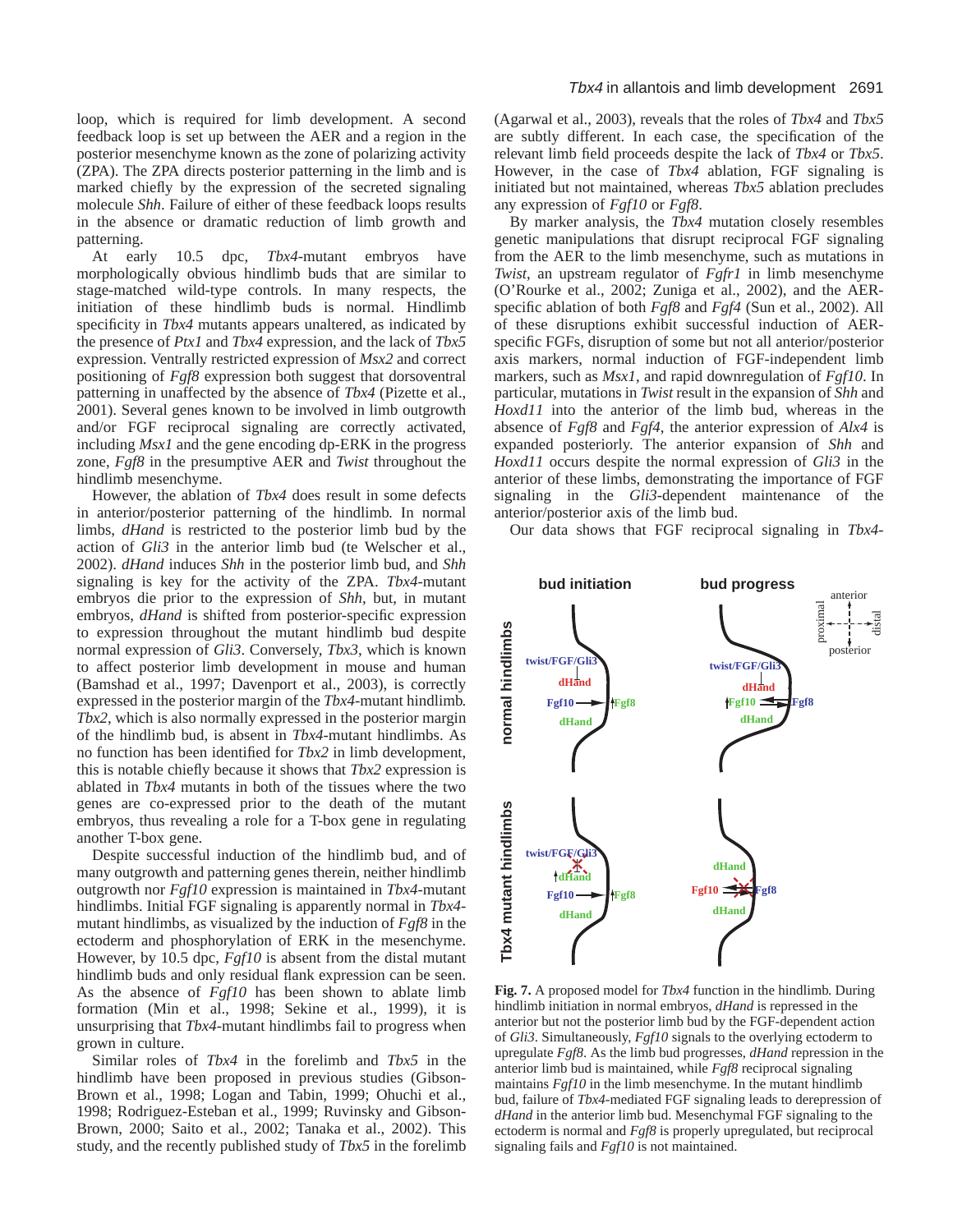### 2692 L. A. Naiche and V. E. Papaioannou

mutant hindlimb mesenchyme is successful up to the point of ERK phosphorylation by the FGF-activated MAPK cascade. However, we observed a failure in the maintenance of *Fgf10* and an expansion of the posterior limb domain, as evidenced by *dHand* expression, both of which are consistent with a failure in FGF signaling. This suggests that the role of *Tbx4* in early limb development is to transduce the signal of the MAPK cascade to its final limb targets (Fig. 7), including both anterior *dHand* repression and *Fgf10* upregulation. Aside from *Gli3*, the transcriptional co-factors involved in *dHand* repression are not known, but it is possible that *Tbx4* is an FGF-sensitive, direct repressor of this gene; alternatively, the derepression of *dHand* in *Tbx4*-mutant hindlimbs could be a secondary result of disrupted FGF signaling. *Fgf10* is probably a direct target of *Tbx4*, as T-box binding sites have been observed in the *Fgf10* promoter and *Fgf10* is capable of T-box dependent reporter gene activation in vitro (Agarwal et al., 2003; Ng et al., 2002). It seems likely therefore that *Tbx4* is a MAPK-sensitive, direct regulator of both *dHand* and *Fgf10.*

We thank members of the laboratory, especially Kat Hadjantonakis and Sarah Goldin for helpful discussions, G. Shackelford, A. Joyner, A. McMahon, and G. Martin for generously supplying probes, and Peter Mombaerts for the floxed PGK-*neo* PGK-*thymidine kinase* double selection cassette. This work was supported by a grant from the NIH (HD33082) (to V.E.P.) and a National Science Foundation pre-doctoral fellowship (to L.A.N.).

## **REFERENCES**

- **Agarwal, P., Wylie, J. N., Galceran, J., Arkhitko, O., Li, C., Deng, C., Grosschedl, R. and Bruneau, B. G.** (2003). Tbx5 is essential for forelimb bud initiation following patterning of the limb field in the mouse embryo. *Development* **130**, 623-633.
- **Agulnik, S. I., Garvey, N., Hancock, S., Ruvinsky, I., Chapman, D. L., Agulnik, I., Bollag, R., Papaioannou, V. and Silver, L. M.** (1996). Evolution of mouse T-box genes by tandem duplication and cluster dispersion. *Genetics* **144**, 249-254.
- **Bamshad, M., Lin, R. C., Law, D. J., Watkins, W. S., Krakowiak, P. A., Moore, M. E., Franceschini, P., Lala, R., Holmes, L. B., Gebuhr, T. C. et al. (**1997). Mutations in human TBX3 alter limb, apocrine and genital development in ulnar-mammary syndrome. *Nat. Genet.* **16**, 311-315.
- **Basson, C. T., Bachinsky, D. R., Lin, R. C., Levi, T., Elkins, J. A., Soults, J., Grayzel, D., Kroumpouzou, E., Traill, T. A., Leblanc-Straceski, J. et al. (**1997). Mutations in human TBX5 [corrected] cause limb and cardiac malformation in Holt-Oram syndrome. *Nat. Genet.* **15**, 30-35.
- **Bruneau, B. G., Nemer, G., Schmitt, J. P., Charron, F., Robitaille, L., Caron, S., Conner, D. A., Gessler, M., Nemer, M., Seidman, C. E. et al. (**2001). A murine model of Holt-Oram syndrome defines roles of the T-box transcription factor Tbx5 in cardiogenesis and disease. *Cell* **106**, 709-721.
- **Chang, H., Huylebroeck, D., Verschueren, K., Guo, Q., Matzuk, M. M. and Zwijsen, A.** (1999). Smad5 knockout mice die at mid-gestation due to multiple embryonic and extraembryonic defects. *Development* **126**, 1631- 1642.
- **Chapman, D. L., Garvey, N., Hancock, S., Alexiou, M., Agulnik, S. I., Gibson-Brown, J. J., Cebra-Thomas, J., Bollag, R. J., Silver, L. M. and Papaioannou, V. E.** (1996). Expression of the T-box family genes, Tbx1- Tbx5, during early mouse development. *Dev. Dyn.* **206**, 379-390.
- **Ciruna, B. and Rossant, J.** (2001). FGF signaling regulates mesoderm cell fate specification and morphogenetic movement at the primitive streak. *Dev. Cell* **1**, 37-49.
- **Davenport, T. G., Jerome-Majewska, L. A. and Papaioannou, V. E.** (2003). Mammary gland, limb and yolk sac defects in mice lacking Tbx3, the gene mutated in human ulnar-mammary syndrome. *Development* **130**, 2263- 2273.
- **Davis, C. A.** (1993). Whole-mount immunohistochemistry. *Methods Enzymol.* **225**, 502-516.
- **Downs, K. M. and Bertler, C.** (2000). Growth in the pre-fusion murine allantois. *Anat. Embryol.* **202**, 323-331.
- **Fujiwara, T., Dunn, N. R. and Hogan, B. L. M.** (2001). Bone morphogenetic protein 4 in the extraembryonic mesoderm is required for allantois development and the localization and survival of primordial germ cells in the mouse. *Proc. Natl. Acad. Sci. USA* **98**, 13739-13744.
- **Gibson-Brown, J. J., Agulnik, S. I., Chapman, D. L., Alexiou, M., Garvey, N., Silver, L. M. and Papaioannou, V. E.** (1996). Evidence of a role for Tbox genes in the evolution of limb morphogenesis and the specification of forelimb/hindlimb identity. *Mech. Dev.* **56**, 93-101.
- **Gibson-Brown, J. J., Agulnik, S. I., Silver, L. M., Niswander, L. and Papaioannou, V. E.** (1998). Involvement of T-box genes Tbx2-Tbx5 in vertebrate limb specification and development. *Development* **125**, 2499- 2509.
- **Gurtner, G. C., Davis, V., Li, H., McCoy, M. J., Sharpe, A. and Cybulsky, M. I.** (1995). Targeted disruption of the murine VCAM1 gene: essential role of VCAM-1 in chorioallantoic fusion and placentation. *Genes Dev.* **9**, 1-14.
- **Hashimoto, K., Fujimoto, H. and Nakatsuji, N.** (1987). An ECM substratum allows mouse mesodermal cells isolated from the primitive streak to exhibit motility similar to that inside the embryo and reveals a deficiency in the T/T mutant cells. *Development* **100**, 587-598.
- **Isaac, A., Rodriguez-Esteban, C., Ryan, A., Altabef, M., Tsukui, T., Patel, K., Tickle, C. and Izpisua-Belmonte, J. C.** (1998). Tbx genes and limb identity in chick embryo development. *Development* **125**, 1867-1875.
- **Jacobs, J. J., Keblusek, P., Robanus-Maandag, E., Kristel, P., Lingbeek, M., Nederlof, P. M., van Welsem, T., van de Vijver, M. J., Koh, E. Y., Daley, G. Q. et al. (**2000). Senescence bypass screen identifies TBX2, which represses Cdkn2a (p19(ARF)) and is amplified in a subset of human breast cancers. *Nat. Genet.* **26**, 291-299.
- **Kim, S. H., Yamamoto, A., Bouwmeester, T., Agius, E. and Robertis, E. M.** (1998). The role of paraxial protocadherin in selective adhesion and cell movements of the mesoderm during Xenopus gastrulation. *Development* **125**, 4681-4690.
- **Koshiba-Takeuchi, K., Takeuchi, J. K., Matsumoto, K., Momose, T., Uno, K., Hoepker, V., Ogura, K., Takahashi, N., Nakamura, H., Yasuda, K. et al. (**2000). Tbx5 and the retinotectum projection. *Science* **287**, 134-137.
- **Kwee, L., Baldwin, H. S., Shen, H. M., Stewart, C. L., Buck, C., Buck, C. A. and Labow, M. A.** (1995). Defective development of the embryonic and extraembryonic circulatory systems in vascular cell adhesion molecule (VCAM-1) deficient mice. *Development* **121**, 489-503.
- **Lanctot, C., Lamolet, B. and Drouin, J.** (1997). The bicoid-related homeoprotein Ptx1 defines the most anterior domain of the embryo and differentiates posterior from anterior lateral mesoderm. *Development* **124**, 2807-2817.
- **Lanctot, C., Moreau, A., Chamberland, M., Tremblay, M. L. and Drouin, J.** (1999). Hindlimb patterning and mandible development require the Ptx1 gene. *Development* **126**, 1805-1810.
- **Lawson, K. A., Dunn, N. R., Roelen, B. A., Zeinstra, L. M., Davis, A. M., Wright, C. V., Korving, J. P. and Hogan, B. L.** (1999). Bmp4 is required for the generation of primordial germ cells in the mouse embryo. *Genes Dev.* **13**, 424-436.
- **Lechleider, R. J., Ryan, J. L., Garrett, L., Eng, C., Deng, C., Wynshaw-Boris, A. and Roberts, A. B.** (2001). Targeted mutagenesis of Smad1 reveals an essential role in chorioallantoic fusion. *Dev. Biol.* **240**, 157-167.
- **Lewandoski, M. and Martin, G. R.** (1997). Cre-mediated chromosome loss in mice. *Nat. Genet.* **17**, 223-225.
- **Li, Q. Y., Newbury-Ecob, R. A., Terrett, J. A., Wilson, D. I., Curtis, A. R., Yi, C. H., Gebuhr, T., Bullen, P. J., Robson, S. C., Strachan, T. et al. (**1997). Holt-Oram syndrome is caused by mutations in TBX5, a member of the Brachyury (T) gene family. *Nat. Genet.* **15**, 21-29.
- **Logan, M. and Tabin, C. J.** (1999). Role of Pitx1 upstream of Tbx4 in specification of hindlimb identity. *Science* **283**, 1736-1739.
- **Mahlapuu, M., Ormestad, M., Enerback, S. and Carlsson, P.** (2001). The forkhead transcription factor Foxf1 is required for differentiation of extraembryonic and lateral plate mesoderm. *Development* **128**, 155-166.
- **Martin, G.** (2001). Making a vertebrate limb: new players enter from the wings. *BioEssays* **23**, 865-868.
- **Maxwell, F., Maxwell, I. H. and Glode, L. M.** (1987). Cloning, sequence determination, and expression in transfected cells of the coding sequence for the tox 176 attenuated diphtheria toxin A chain. *Mol. Cell. Biol.* **7**, 1576- 1579.
- **McDevitt, M. A., Shivdasani, R. A., Fujiwara, Y., Yang, H. and Orkin, S. H.** (1997). A "knockdown" mutation created by cis-element gene targeting